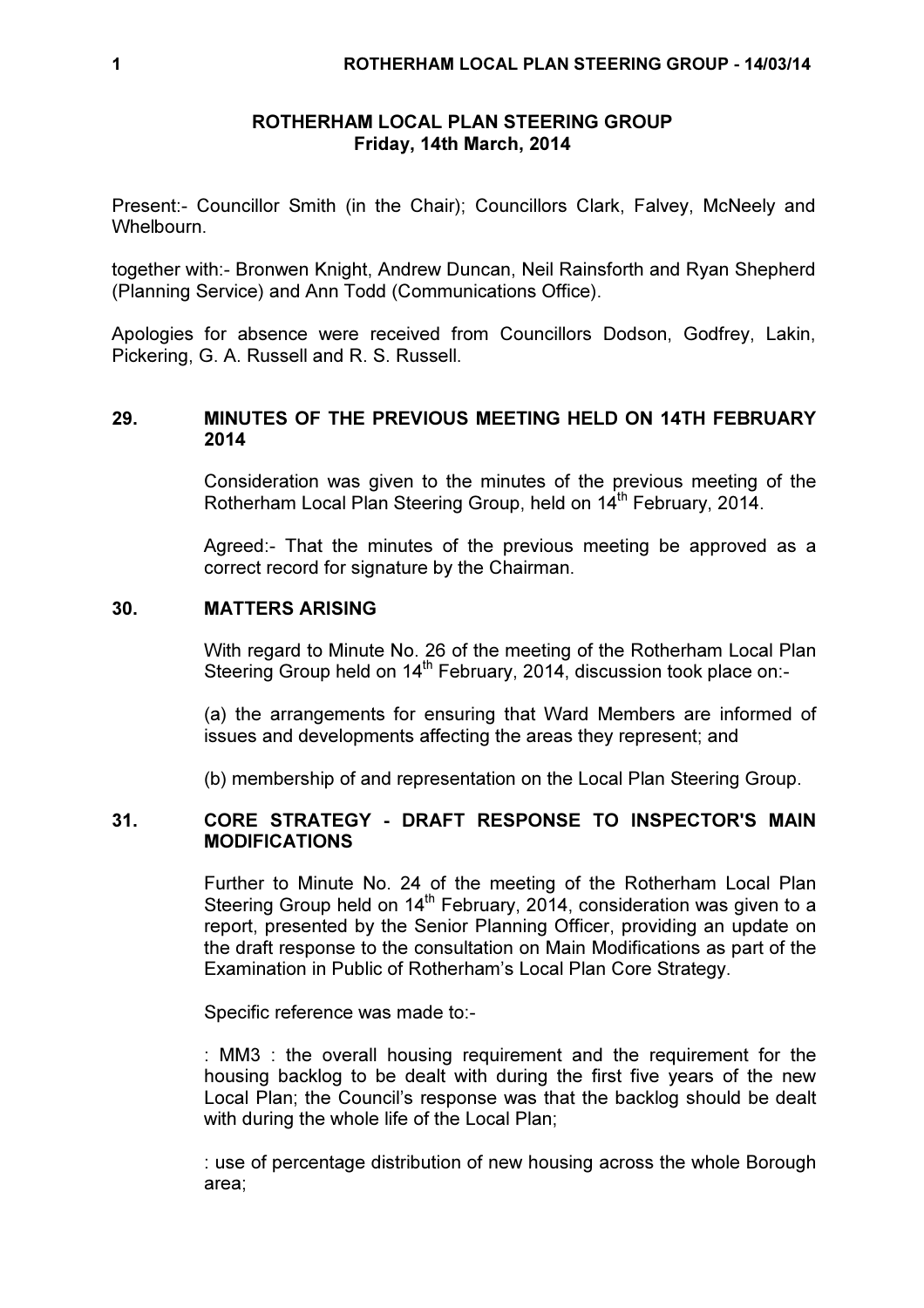: MM4 (Policy CS3) : objecting to the removal of phasing of new development;

: MM7 and MM8 : removal of the Bassingthorpe Farm area from the Green Belt;

: MM13 : the new development at Waverley : the area should remain as a local centre, rather than being designated as a district centre.

Members were informed that further legal advice is to be obtained on the Council's suggested response to the Inspector's main modifications.

It was noted that a number of further public hearing sessions were scheduled to take place with the Inspector.

Agreed:- (1) That the report be received and its contents noted.

(2) That, subject to the receipt of the legal opinion noted above, the responses to the Inspector's main modifications to Rotherham's Local Plan Core Strategy, as now submitted, be approved insofar as this Steering Group is concerned.

## 32. SITES AND POLICIES DEVELOPMENT PLAN DOCUMENT - PROGRESS

Further to Minute No. 25 of the meeting of the Rotherham Local Plan Steering Group held on  $14<sup>th</sup>$  February, 2014, consideration was given to a report, presented by the Senior Planning Officer, providing an update on the continuing preparation of Rotherham's draft Sites and Policies Document.

Specific reference was made to:-

(i) the emerging Sites and Policies Document must be accord with and deliver the strategic priorities of the Core Strategy, including meeting the amended housing requirement;

(ii) a small number of sites have been reconsidered for their suitability as potential allocations, as a result of the consultation responses received;

(iii) an assessment of the impact of a number of draft allocations on the built historic environment is also required to ensure that this issue has been adequately and robustly assessed; the Council will consult with English Heritage on this issue;

(iv) subject to Cabinet approval, consultation on the Final Draft Sites and Policies Document is expected to take place from 7 July 2014 until 31 August 2014; the Council is preparing a detailed Green Belt Review to support this Document;